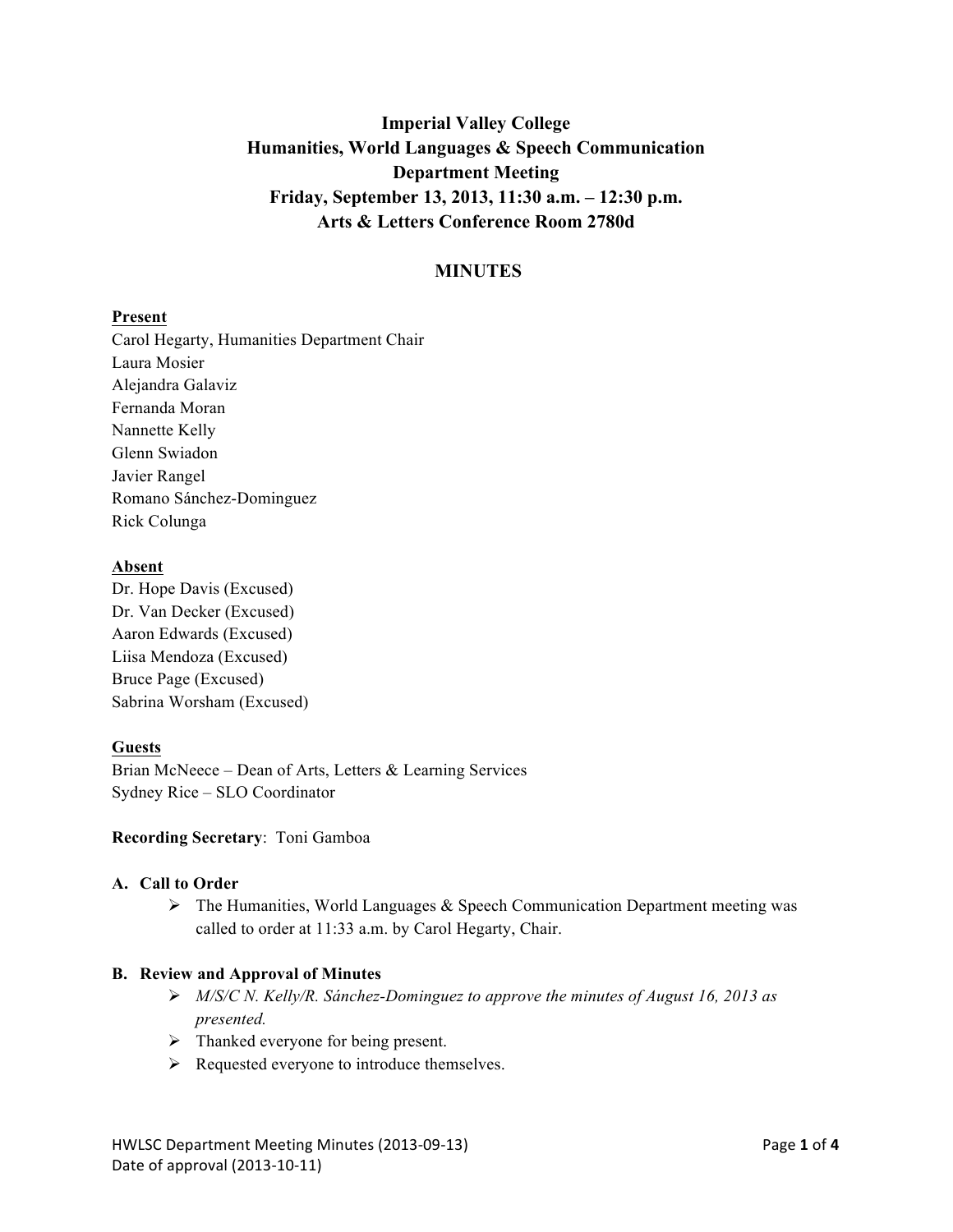## **C. PLO's and SLO Assessments**

- **1. We need to refine the SLO's and keep track of assessment results and dialogue about them and how we modify instruction to improve student learning.**
	- o Carol Hegarty inquired as to how SLO assessments were going.
	- o Carol inquired if Liisa Mendoza had contacted Alejandra Galaviz, Fernanda Moran and Reyna Gutierrez regarding the assessment of SLOs for AMSL this semester. Will follow up with Liisa.
	- o Inquired how the Spanish Department was doing as far as SLOs this semester. Romano Sánchez-Dominguez and Javier Rangel stated the SLOs are coming along well.
	- o Asked Glenn Swiadon when the French SLO assessment will take place. Will be assessing one SLO this semester.
	- o Asked Laura Mosier regarding the Speech SLO assessments. Struggling with one adjunct instructor. All other instructors are on board. SLOs seem to be working well.
	- o Carol will be adjusting one of the Painting SLOs. One of the SLOs does not align with the course of record.
	- o Laura Mosier asked if all instructors have to use the same assessment tool. Carol informed everyone present that according to Sydney Rice, all instructors teaching the same class must utilize the same assessment tool.

#### **D. More about SPOL**

- **1. Planning units, planning objectives, and program review.**
	- o Dean McNeece gave a brief summary of SPOL. SPOL is a strategic planning online program.
	- o Accreditation visiting team cited IVC for was not having our planning well integrated, not linked.
	- $\circ$  The SPOL program includes various components such as a budget component, planning component for Program Review to input objectives, assessment component to input SLO data, and an accreditation component as well.
	- o SPOL tentatively scheduled to go live until fall 2014. Core team is still going through training. Some of the Core team to be part of piloting the program this fall with additional departments piloting in the spring.
	- o Moving to access SLOs once a year in order to keep data regular and current.

#### **E. Are all course outlines of record current, textbooks, SLO's, etc. current?**

- $\triangleright$  Please review course outlines of record to ensure textbooks and SLOs are current.
- $\triangleright$  Make certain to update textbook editions and include ISBN numbers. Most current edition of textbook should be noted.
- $\triangleright$  Top listed book should not be older than 5 years.
- $\triangleright$  Classic books do not change.

#### **F. Are all syllabi complete, including the items on the syllabus template? See syllabus template.**

HWLSC&Department&Meeting&Minutes&(2013909913)&&&&&&&&&&&&&&&&&&&&&&&&&&&&&&&&&&&&&&&&&&&&&&&&&&&&&&&&&&&&&&&&&&&&&&&&&&&&Page&**2** of&**4** Date of approval (2013-10-11)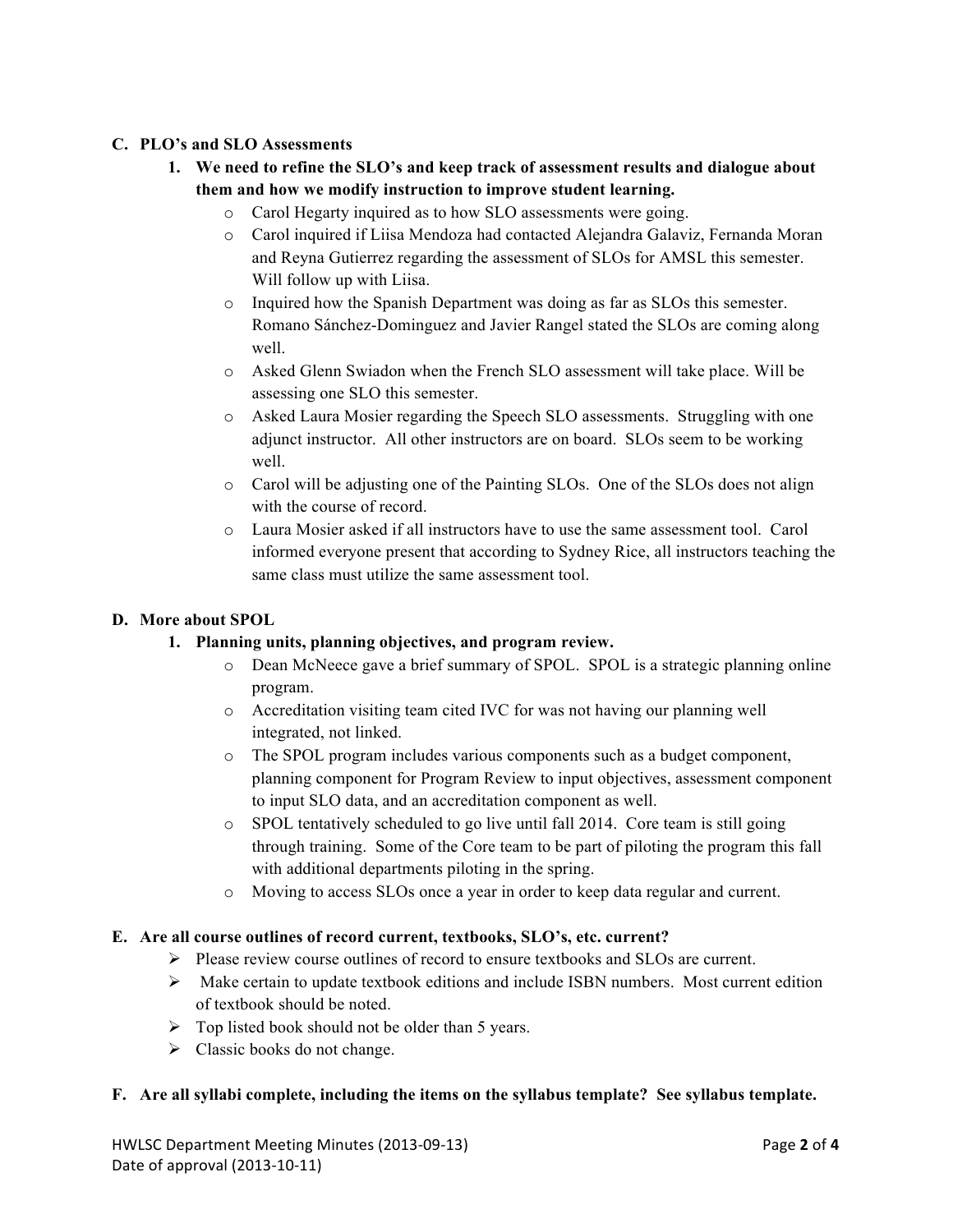- $\triangleright$  Syllabus template was sent to all teaching faculty.
- $\triangleright$  Use as a guideline. Copy and paste format.
- $\triangleright$  Syllabus is a legal contract with the student.
- $\triangleright$  Make certain information is correct and updated.
- $\triangleright$  Syllabus template guidelines will be submitted to the Academic Senate on Monday for approval.

#### **G. Is the HWL slate of classes ready to be selected or will there be changes?**

- $\triangleright$  Dean McNeece met with Dr. Jóse Ruiz to discuss the Spanish schedule. Will transfer the same schedule.
- Alejandra Galaviz reminded Carol of the e-mail she sent out regarding only being available to teach AMSL 100  $\&$  102 in the evenings from 5:00 p.m. to 9:00 p.m. Requesting to have her schedule changed.
- $\triangleright$  Fernanda Moran stated she is available to teach any time and any day.
- $\triangleright$  Music will keep the same schedule.
- $\triangleright$  Humanities will transfer the same schedule as well.
- $\triangleright$  Laura stated that Speech majors need Speech 120 or Speech 130 offered in the spring in order to graduate.

#### **H. Need for development of Heritage Spanish classes and Non-native Spanish classes.**

- $\triangleright$  Discussion has taken place in regards to creating and separating the Heritage native Spanish speakers from the non-native speakers.
- $\triangleright$  Courses have been created and are being analyzed as to their impact on the main Spanish courses being taught according to Romano Sánchez-Dominguez. Courses have been uploaded to CurricUNET. SB1440 is on transfer mode.
- $\triangleright$  Javier Rangel stated that one of the issues is the need of an assessment tool to determine who is a Heritage speaker and at what level.
- $\triangleright$  Romano stated that a meeting with the counselors will be scheduled to make certain they enforce the rules. If students already speak the language, then they are not to enroll in the class.
- $\triangleright$  Alejandra Galaviz stated that a similar situation occurs with AMSL, in that students wait to take the higher classes at a later time and tend to lose their fluency level in signing due to the lapse of time. She suggests implementing a time limit in which to take one or the other. Carol will pass along this information.

#### **I. Classroom Etiquette:**

- **1. Maintenance is finding very dirty classrooms, classrooms with missing desks, and classrooms with furniture moved.**
	- o There have been numerous complaints from the Maintenance Department that classrooms have been found in disorder.
	- o Please make sure to straighten out desks and wipe down the boards before exiting the classroom.

#### **2. No food and drink is allowed.**